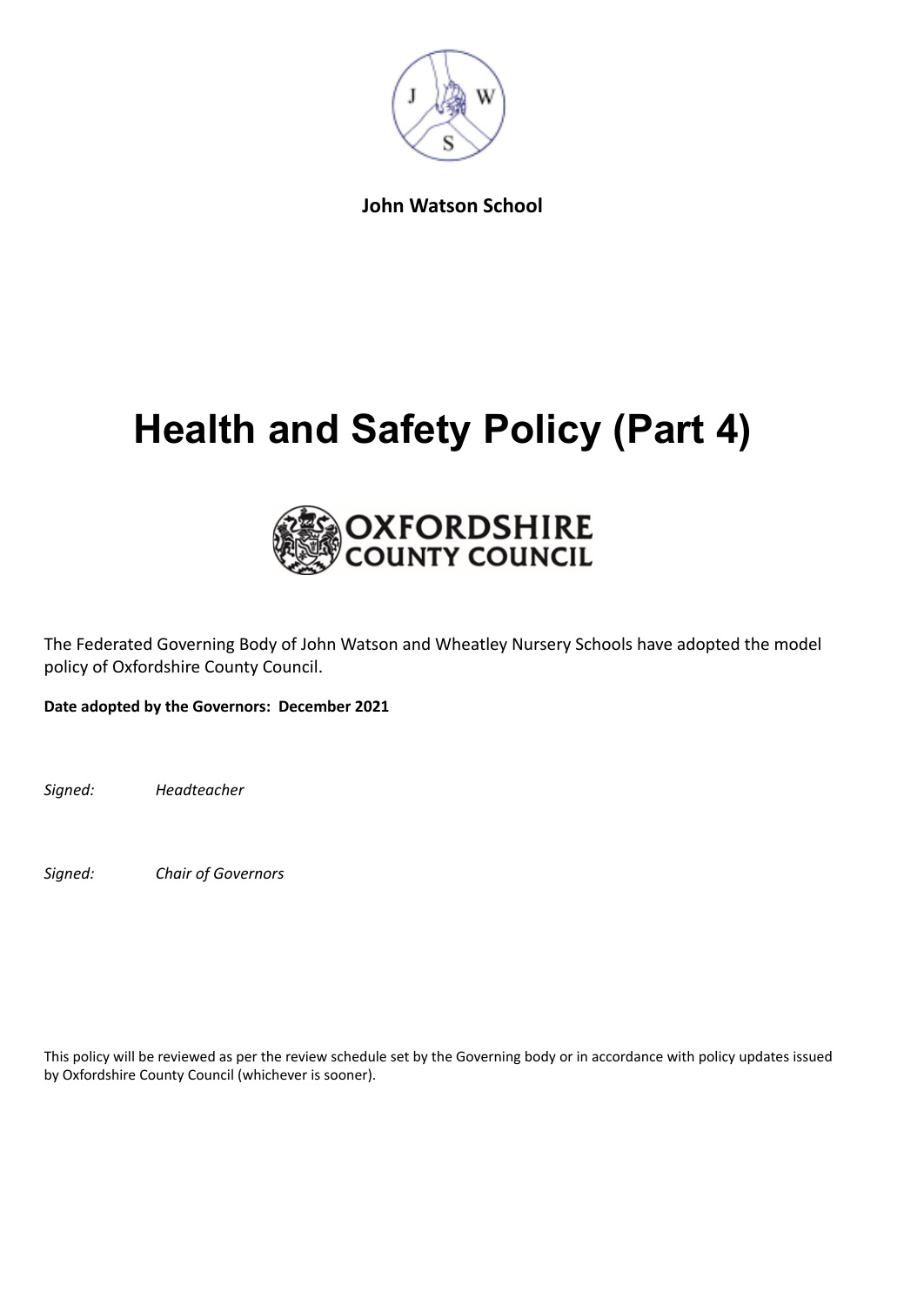# (school specific H&S duties may be undertaken by key personnel other than as detailed below depending on the **school structure)**

## **(For Community & Controlled Schools - John Watson School)**

#### **AIM**

• To establish and maintain a safe and healthy working environment to comply with the Health and Safety at Work etc. Act 1974 and subsequent regulations under the Management of Health and Safety 1999.

### **OBJECTIVES**

- All employees and contractors have a legal obligation to work and act with due regard to the Health and Safety of themselves and others, to cooperate in complying with statutory duties, and not to intentionally or recklessly misuse anything provided by the school in the interests of health, safety and welfare.
- To take all reasonable precautions to protect people by reducing risks both on and off site.
- To take prompt and appropriate action in the event a hazardous situation developing, and of an accident and / or emergency occurring on or off site.

#### **RESPONSIBILITIES**

#### **GOVERNORS**

- To monitor the allocation of funds based on suitable and sufficient risk assessments.
- Prioritise health and safety matters within the School Improvement Plan.
- Purchase and maintain equipment to British and European Standards.
- Have health and safety as a standing item on the agenda of all meetings.
- Carry out regular inspections as outlined in the Governors' Handbook.

• Cooperate with the employer, Oxfordshire County Council (OCC) on matters of health and safety and ALL related H&S Policy documentation.

• Nominate a Governor with responsibility for health and safety.

#### **HEADTEACHER**

As the '**responsible person'**, the Headteacher is responsible for ensuring the health, safety and welfare of all the employees, pupils, visitors and contractors in their school. The responsible person may delegate such responsibility to nominated and **competent** person(s), but in delegating such responsibility and duty, the responsible person maintains overall leadership and management responsibility for ensuring, maintaining and evidencing compliance with the requirements of the Health and Safety policy.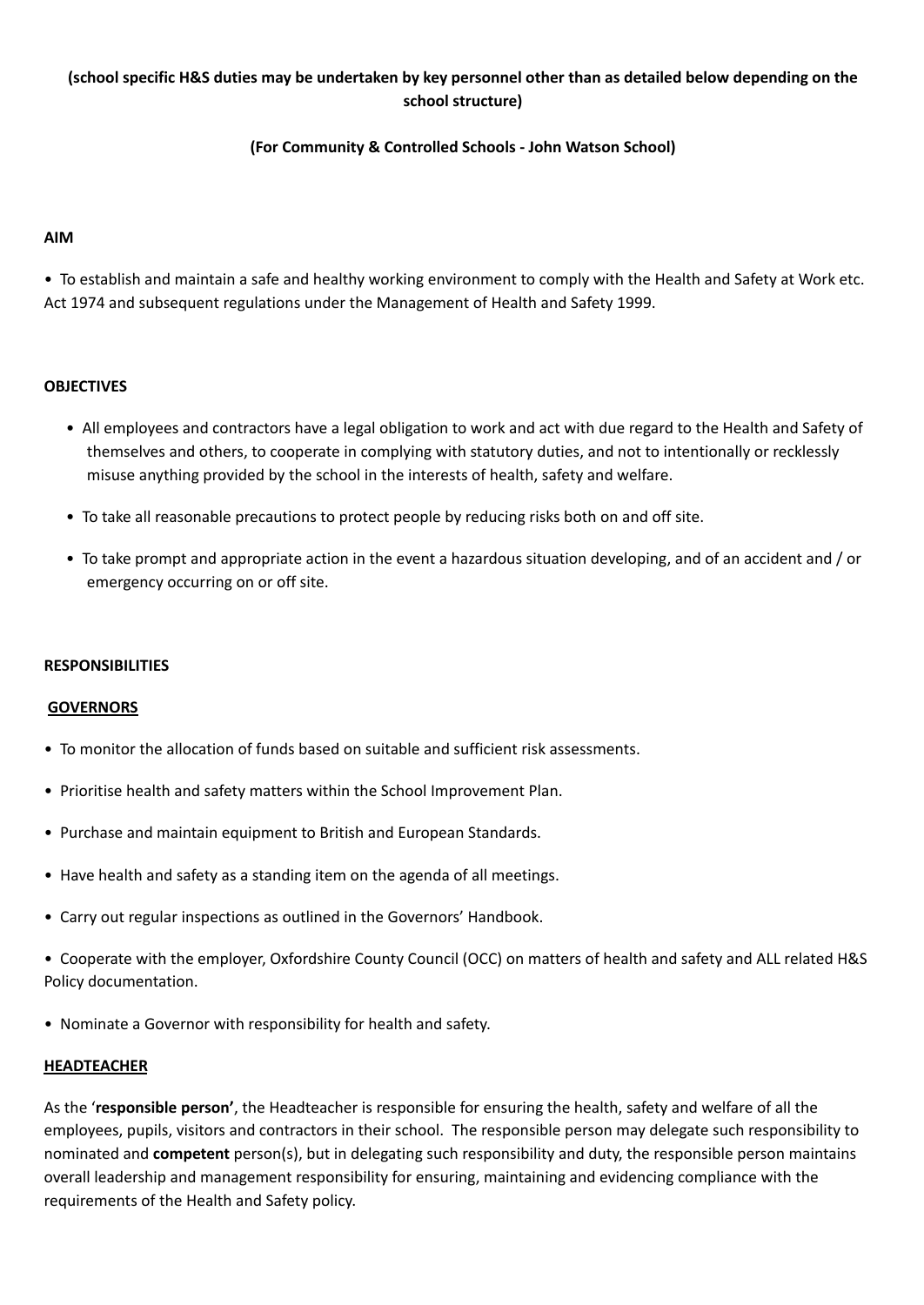- Line managing the Leadership Team.
- Allocating sufficient resources to meet health and safety priorities.
- Ensuring attendance on appropriate health and safety training courses (See the Learning Zone on Schools' Insite and/or contact the Health and Safety team for information on the training available.
- Liaising with the employer (OCC) over health and safety issues
- Regularly checking the Health and Safety toolkit/A-Z:
- Ensuring good communications by including health and safety issues in staff briefings, bulletins, and meetings (recorded agenda/minutes).
- Organising and implementing termly inspections in consultation with
- Trade Union Safety Representatives and Governors
- Overseeing the completion of the arrangements and risk assessments for all on/off site activities.
- Ensuring that health & safety is a criteria for performance management/ appraisal scheme
- Formulate and implement a policy for the management of critical incidents (Please visit the Health and Safety A-Z for Emergency Plans - CIEMP)
- Provide equipment and articles for the school that are adequate for their intended use, are correctly serviced and properly maintained in accordance with OCC guidance

## **DEPUTY HEAD / ASSISTANT HEAD**

- Include health and safety in all new employees' induction.
- Undertake an annual health and safety training needs analysis of all employees (visit the Learning Zone and/or contact the schools H&S team). Training matrix document available on the H&S A-Z.
- Monitor departmental documentation, risk assessments, practices, and procedures.
- Encourage and support employees in completing risk assessments for pupils giving cause for concern (Model risk assessment can be found on the A-Z, Risk Assessment).
- Ensure that QCA / HSE health and safety curriculum requirements are being delivered in lessons
- Support employees with personal safety issues including stress [\(Please](http://portal.oxfordshire.gov.uk/content/public/LandC/Resources/healthsafe/s/strpre.pdf) visit A-Z for Stress at Work Policy)
- Ensure off site visits are approved and appropriately staffed (procedures EVC, guidance on A-Z)
- Review departmental coordinators risk assessments annually.

## **SCHOOL BUSINESS MANAGER**

Is required to ensure that:

- All office risk assessments are completed and reviewed (Model risk assessment can be found on the A-Z, Risk Assessment).
- Visitors are registered, wear a badge and are briefed on the emergency procedures.
- Hazard reporting and maintenance documentation is actioned
- Timely Accident and Physical and Verbal Abuse report is completed on the online reporting system. (Links to the Accident Reporting System are on the Health and Safety Pages on the Schools Insite)
- All appropriate risk assessments guidance and hiring documentation is completed for community use of the site
- All community users are registered and made aware of emergency procedures.
- All staff receive statutory fire awareness training annually and all other H&S training is regularly reviewed/refreshed as required.
- Adequately trained first aid cover is available for on /off site activities and
- Periodic checks are made of the first aid arrangements and containers (Please visit the A-Z for the First Aid at Work Policy)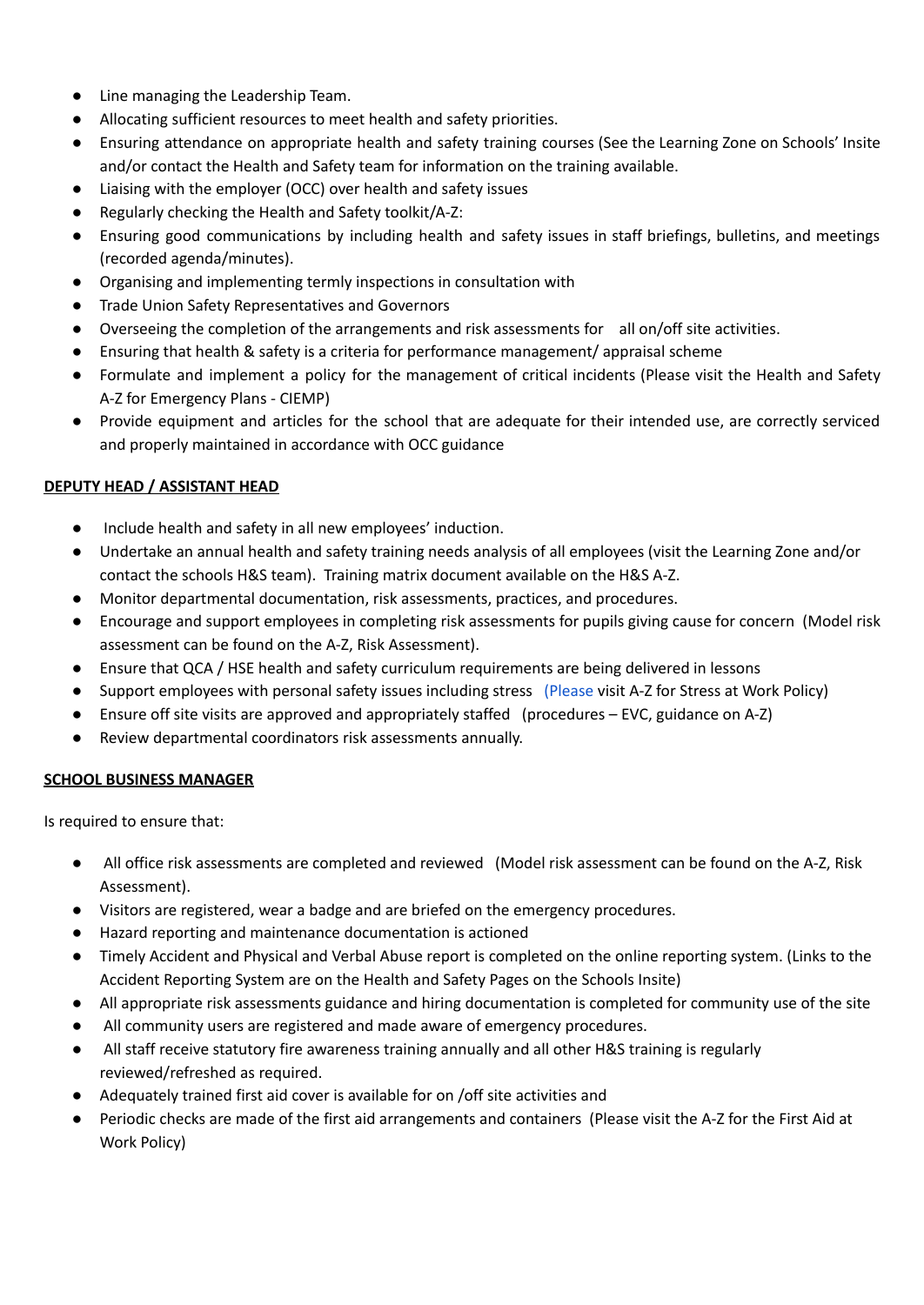#### **FINANCE MANAGER**

- Organise the planned programmed maintenance of plant and equipment.
- Arrange for the annual electrical testing programme (Please visit A-Z for policy on Portable Appliance Testing)
- Maintaining accurate records of all equipment and resources.
- Purchase and maintain all equipment and resources to County Council prescribed standards

### **LEADERSHIP and COORDINATOR TEAMS**

- Produce health and safety risk assessment guidance and documentation as appropriate especially in Art, Design & Technology, ICT, Science, PE, and off-site activities (please visit A-Z for Risk Assessment guidance in different classroom settings).
- Ensure all hazardous equipment and materials are appropriately marked, assessed, maintained, stored, and used by a competent person.
- Advise colleagues on the completion of risk assessments and ensure they are carried out, reviewed periodically and recorded.
- Annually undertake training needs analysis for their teams.
- Ensure health and safety is a standing item on all agendas.
- Check that pupils are aware of health and safety issues and that these are being continually reinforced.

## **SITE MANAGER / CARETAKER**

- Ensure that the school follows the County Council procedures:
	- when selecting a contractor (if applicable to job role) (Please visit A-Z for Contractor Management guidance)
	- when completing a Self-Financed Improvement Project (SFN Form) (See guidance under 'S' on the schools Insite page)
	- when liaising with contractors over health and safety matter (if applicable to job role).
	- when monitoring health and safety issues on-site regarding either County or school appointed contactors.
	- Carry out daily checks of the site and take appropriate remedial action.
	- Prioritise and process the maintenance forms.
	- Review progress with the Headteacher, SLT, or SBM on a regular basis (frequency to be determined locally).
	- Ensure all employees and contractors are fully briefed on health and safety site issues.
	- Complete all relevant risk assessments.
	- Staff within their control are adequately trained and/or instructed to perform their duties safely.
	- Carry out recorded termly fire drills, recorded weekly fire alarm tests, monthly checks of fire extinguishers/emergency lighting and maintain the Fire Safety Folder [\(Please](http://intranet.oxfordshire.gov.uk/links/intranet/cypfhealthandsafety) visit A-Z for Fire Safety Folder).
	- Carry out monthly water temperature and maintain the water hygiene documentation. Ensure the WHRA is current and identified actions are addressed to comply with L8 regulations.
	- Alert the Headteacher immediately of any issues relating to any identified hazards on site; site security, lone working, manual handling, working at height, slips, trips and falls etc., and anything related to COSHH management, Asbestos, Fire Safety, electrical issues.